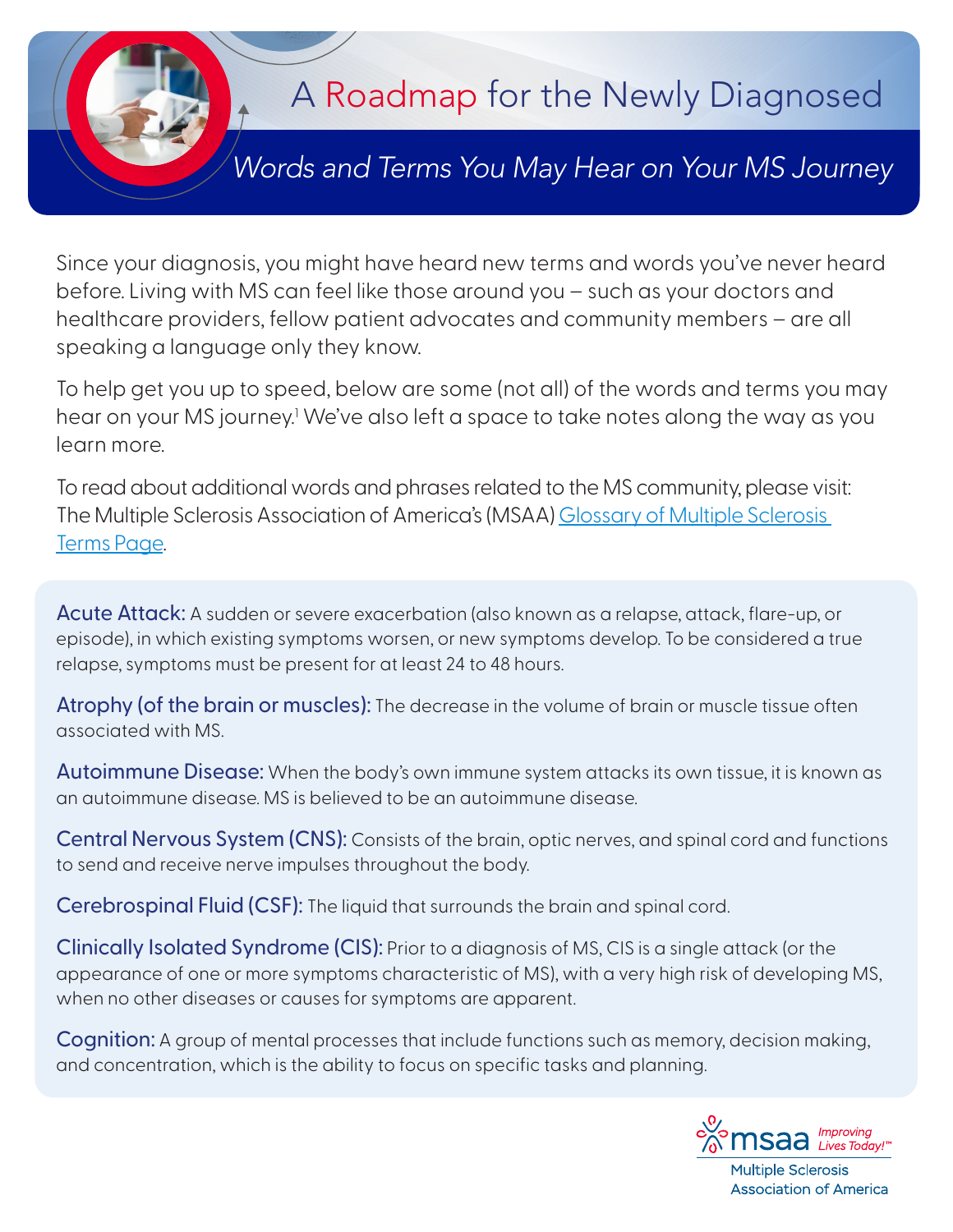

## A Roadmap for the Newly Diagnosed

## *The Road to Understanding Your Diagnosis Words and Terms You May Hear on Your MS Journey*

Cognitive Impairment: Some of the cognitive functions typically affected in people with MS include: information processing; perceiving; attending/responding to incoming information; information-processing speed; cognitive flexibility, such as attending to multiple stimuli at the same time ("multi-tasking"); problems with storage, manipulation, and retrieval of information; and executive function, which includes planning, working memory, attention, and problem-solving.

Demyelination: Damage to the protective (insulating) covering of the nerves (myelin) of the CNS, causing interruptions in the flow of nerve impulses in the CNS. This can ultimately affect a wide range of function.

Myelin: Myelin is a fatty protein that serves as a protective covering and insulation to the nerves (called axons) that work like wires to carry messages to and from the CNS.

Primary-Progressive MS (PPMS): This form of MS presents a gradual but steady accumulation of neurological problems from the onset, without the presence of relapses and remissions.

Progressive-Relapsing MS (PRMS): A progressive course of MS from the onset with acute relapses occurring later in the disease course.

Pseudoexacerbation: A temporary worsening of symptoms without actual myelin inflammation or damage, brought on by other influences. These can include other illnesses or infection, over-exercise, a warm environment, depression, exhaustion, and stress. When symptoms flare, checking for a fever is important, since even a minor infection and slight increase in temperature can cause symptoms to appear.

Relapse (or exacerbation): A temporary worsening or recurrence of existing symptoms and/or the appearance of new symptoms (also called an "acute attack;" definition listed earlier), caused by inflammation occurring along the nerves and the myelin. This can range from a few days in duration to a few months, followed by a complete or partial recovery (remission). Acute physical symptoms and neurological signs must be present for at least 24 to 48 hours, without any signs of infection or fever, before the treating physician may consider this type of flare-up to be a true relapse. Treatments may improve recovery time.

Relapsing-Remitting MS (RRMS): A course of MS that includes temporary symptom flare-ups (also referred to as relapses, attacks, exacerbations, or bouts), which typically last for one to three months. These are followed by a complete or partial recovery.